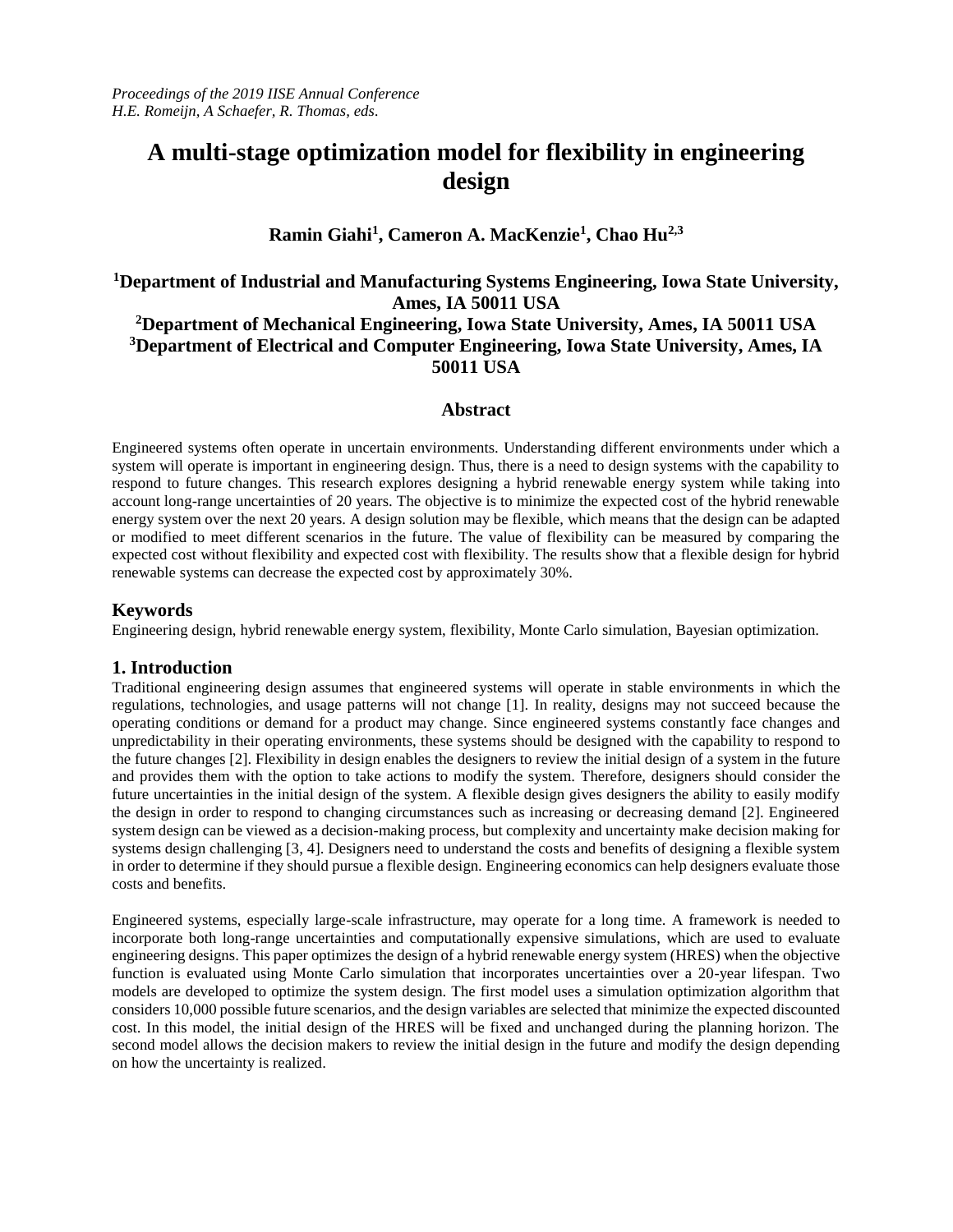The uniqueness of this paper is to measure the value of flexibility in the complex engineered systems which require computationally expensive simulations to evaluate the objective function and develop a model to optimize the design of engineered system under highly uncertain parameters. This is the first study that uses a simulation optimization technique for the flexible design of HRES. The mathematical model is modified to identify the flexible design by considering multiple stages of decision making to minimize the expected cost of design. The optimization algorithm measures the value of flexibility by comparing the value of the design with and without flexibility.

### **2. Decision Making Framework**

The high cost and uncertainty with the sources of the renewable energy technologies are the main challenges of renewable energy usage. To overcome these challenges, renewable energy sources can be integrated to meet energy demand. The HRES under consideration consists of solar panels, wind turbines, a battery, an electrolyzer, a hydrogen tank, and fuel cells. The mathematical model for the HRES comes from [5, 6]. The solar panel and wind turbine work to generate electricity. If solar and wind generation exceeds demand, then the surplus amount of energy is stored in the battery for future use. The battery is used if wind and solar generation is less than demand. If battery's capacity is exceeded, any excess energy is converted to hydrogen by the electrolyzer and stored in the hydrogen tank. Energy storage systems are included in the model to overcome the mismatch between the electricity demand and supply [7]. If the wind, solar, and battery sources of energy cannot fulfill demand, the fuel cell can convert the stored hydrogen to electricity. If the combination of all these sources cannot satisfy demand, diesel fuel can be purchased to satisfy the remaining demand. Figure 1 depicts the energy flow inside the HRES.





$$
\text{Figure 1: The energy flow of hybrid renewal energy system [6].}
$$
\n
$$
\text{Min cost} = \sum_{i=1}^{I} c_i^{\text{inv}} \, cap_i + \sum_{i=1}^{I} c_i^{\text{om}} \, \frac{(1+\lambda)^T - 1}{\lambda(1+\lambda)^T} \, cap_i + \sum_{i=1}^{I} \sum_{r=1}^{R_i} c_i^{\text{rep}} \, \frac{1}{(1+\lambda)^{L \times r}} \, cap_i + c_f \sum_{t=1}^{T} p_t \tag{1}
$$

Subject to:  
\n
$$
E_{pv} = 0.15 A_{pv} S
$$
\n(2)

$$
E_{wg} = \begin{cases} 0.36A_{wg}u^3 & \text{if } 3.5 < u < 14 \\ 1000A_{wg} & \text{if } 14 < u < 25 \end{cases}
$$
(3)

$$
E_{wg} = \begin{cases} 1000A_{wg} & \text{if } 14 < u < 25\\ 0, & \text{otherwise} \end{cases}
$$
(3)  

$$
E_{fc} = \begin{cases} 0.6\text{min}(D \cdot (E_{wg} + E_{pv} + Ebat_t), 0.95E tank_t) & \text{if } D < E_{wg} + E_{pv} + Ebat & \& Sbat = Sbat_{min} \end{cases}
$$
(4)

$$
E_{fc} =\begin{cases} 0.6\text{min}(D \cdot (E_{wg} + E_{pv} + Ebat_t), 0.95E tank_t) & \text{if } D < E_{wg} + E_{pv} + Ebat & Sbat = Sbat_{min} \\ 0, & \text{otherwise} \end{cases} \tag{4}
$$
\n
$$
E_{fc} =\begin{cases} 0.6(E_{wg} + E_{pv} + Ebat - D) & \text{if } D > E_{wg} + E_{pv} + Ebat & Sbat = Sbat_{max} \end{cases} \tag{5}
$$

$$
E_{el} = \begin{cases} 0.6(E_{wg} + E_{pv} + Ebat \cdot D) & \text{if } D > E_{wg} + E_{pv} + Ebat \& Sbat = Sbat_{max} \\ 0, & \text{otherwise} \end{cases}
$$
(5)

$$
Etank_i = Etank_{i-1} + E_{el} - E_{fc}
$$
\n
$$
(6)
$$

$$
Etank_{i} = Etank_{i-1} + E_{el} - E_{fc}
$$
\n
$$
Sbat_{i} = Sbat_{i-1} + 0.8(Ebat_{i} - Dbat_{i}) / Batcap
$$
\n
$$
(7)
$$

$$
Sbat_{min} < Sbat_t < Sbat_{max} \tag{8}
$$

$$
E_{i,t} \leq cap_i \quad \forall i = 1,...,I, \ t = 1,...,T
$$
 (9)

$$
0 \le cap_i \le cap_i^{max} \quad \forall i = 1,...,I
$$
\n(10)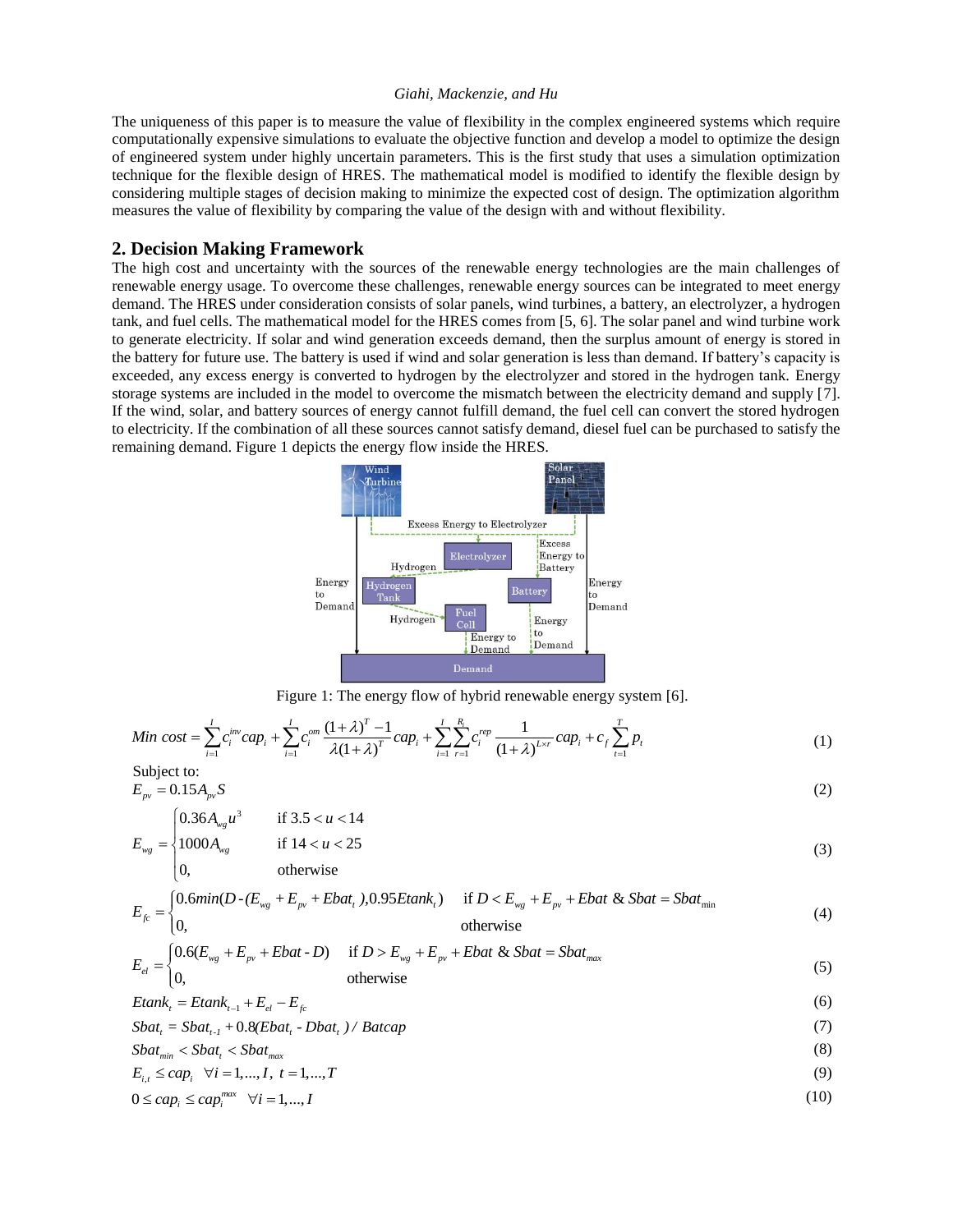The decision variables for designing the HRES are the capacity of the PV panel, the wind turbine, the battery, the electrolyzer, the hydrogen tank, and the fuel cell. The decision maker should choose the capacity of each component that minimizes the expected discounted life-cycle cost of the HRES. The cost function consists of four parts: investment, operations and maintenance, replacement, and diesel fuel costs. The parameters  $c^{inv}$ ,  $c^{om}$ , and  $c^{rep}$  are the investment, operations and maintenance, and replacement cost of the design components. The number of times the  $i<sup>th</sup>$ component will be replaced is  $R_i$ .  $L_i$  is lifetime of the *ith* component. The planning-time horizon has *T* total periods, and  $\lambda$  represents the interest rate. The parameter  $c_f$  is the diesel fuel cost and  $p_t$  is the amount of fuel purchased at period *t*. Since several of these parameters are uncertain, Monte Carlo simulation is used to calculate the cost function. The expected cost of design is calculated as the average after *N* different simulations.

Eq. (2) shows the output power of the PV panel. *S* indicates the solar irradiation on the surface of the panel, and  $A_{\rho\nu}$ represents the area of the solar panel. Eq. (3) shows the output power of the wind turbine where  $A_{w}$  is the area of the rotor and *u* is the wind velocity. Eq. (4) shows the amount of energy generated by the fuel cell. The amount of energy generated by electrolyzer to be stored in the hydrogen tank is calculated with Eq. (5). The amount of energy in the tank at time *t* is calculated with Eq. (6). Eq. (7) shows the battery charge at time. *Batcap* depicts the capacity of the battery. Eq. (8) states that the level of battery charge should be between *Sbatmin* and *Sbatmax*. The energy generated by each component at time *t* must not exceed the chosen capacity for each component *capi*. Each component also has a maximum capacity, *capmax* .

The simulation optimization models can be solved with the Bayesian optimization algorithm. The Bayesian optimization algorithm considers the objective function as a random variable that follows a Gaussian distribution. The objective function is simulated for a selected set of design alternatives, which are used to update the probability distribution over the objective function. After calculating the posterior mean and variance for the objective function, Bayesian optimization selects the next decision variable for which to simulate the objective function. The algorithm continues until there is enough confidence that the optimal decision variable has been selected [8]. This paper uses the Random Embedding Bayesian Optimization (REMBO) developed by Wang et al. [9] to implement the Bayesian optimization algorithm.

### **3. Application**

In this section, the design of HRES is optimized to deliver electricity for the state of California under highly uncertain demand. The planning horizon is the next 20 years (from 2017 to 2036) and the period of decision making is 1 month. The investment and replacement cost parameters follow triangular distribution function. Table 1 shows the value of the investment, maintenance and replacement cost parameters along with the lifetime of the components of the HRES. It is assumed that the hourly solar irradiation is normally distributed with the mean of 0.5 kwh/m2 and the standard deviation of 0.1. It is assumed that the wind velocity is normally distributed with the mean of 5 m/h and standard deviation of 1. The interest rate,  $λ$ , is 2% per year.

| Component        | $L$ (years) |      |       | $c^{inv}(\times 10^3)$ |      |       | $c^{rep}$ ( $\times 10^3$ |      | $c^{om}$ |                          |
|------------------|-------------|------|-------|------------------------|------|-------|---------------------------|------|----------|--------------------------|
|                  | lower       | mode | upper | lower                  | mode | upper | lower                     | mode | Upper    | $\overline{\phantom{a}}$ |
|                  | limit       |      | limit | limit                  |      | limit | limit                     |      | limit    |                          |
| Wind             | 10          | 25   | 30    | 5                      |      | 9     | 5                         | 6    | 7.5      | 20                       |
| Solar            | 10          | 20   | 25    | 1.5                    | 2.5  | 3     | 1.2                       | 2    | 2.5      | 75                       |
| <b>Battery</b>   |             |      |       | 1.5                    |      | 2.2   | 1.3                       | 1.5  | 2.1      | 20                       |
| Electrolyzer     | 5           | 10   | 13    |                        |      | 3     | 0.9                       | 1.5  | 2        | 25                       |
| <b>Fuel Tank</b> | 10          | 20   | 25    | 0.8                    | 1.3  | 1.5   | 0.8                       | 1.2  | 1.3      | 15                       |
| Fuel Cell        | 0.7         | 1.7  |       |                        |      | 4     | 1.9                       | 2.5  |          | 172                      |

Table 1: The cost (in millions of \$ per 1 MW) and lifetime parameters of the components of the HRES [9].

### **3.1 Demand Forecast**

Renewable energy systems are designed for long-term usage. It is necessary to establish those sources of electricity generation considering possible future scenarios. Demand for the electricity is serially autocorrelated and time series analysis models autocorrelated data. The arima function in MATLAB software [10] is used to forecast the electricity demand using historical monthly demand [data](https://www.eia.gov/opendata/qb.php?category=38&sdid=ELEC.SALES.CA-ALL.M) for electricity for California from 2001 to 2016 [11]. Monte Carlo simulation method is used to generate 10,000 paths for demand through sampling from *ε* (with the mean of 0 and the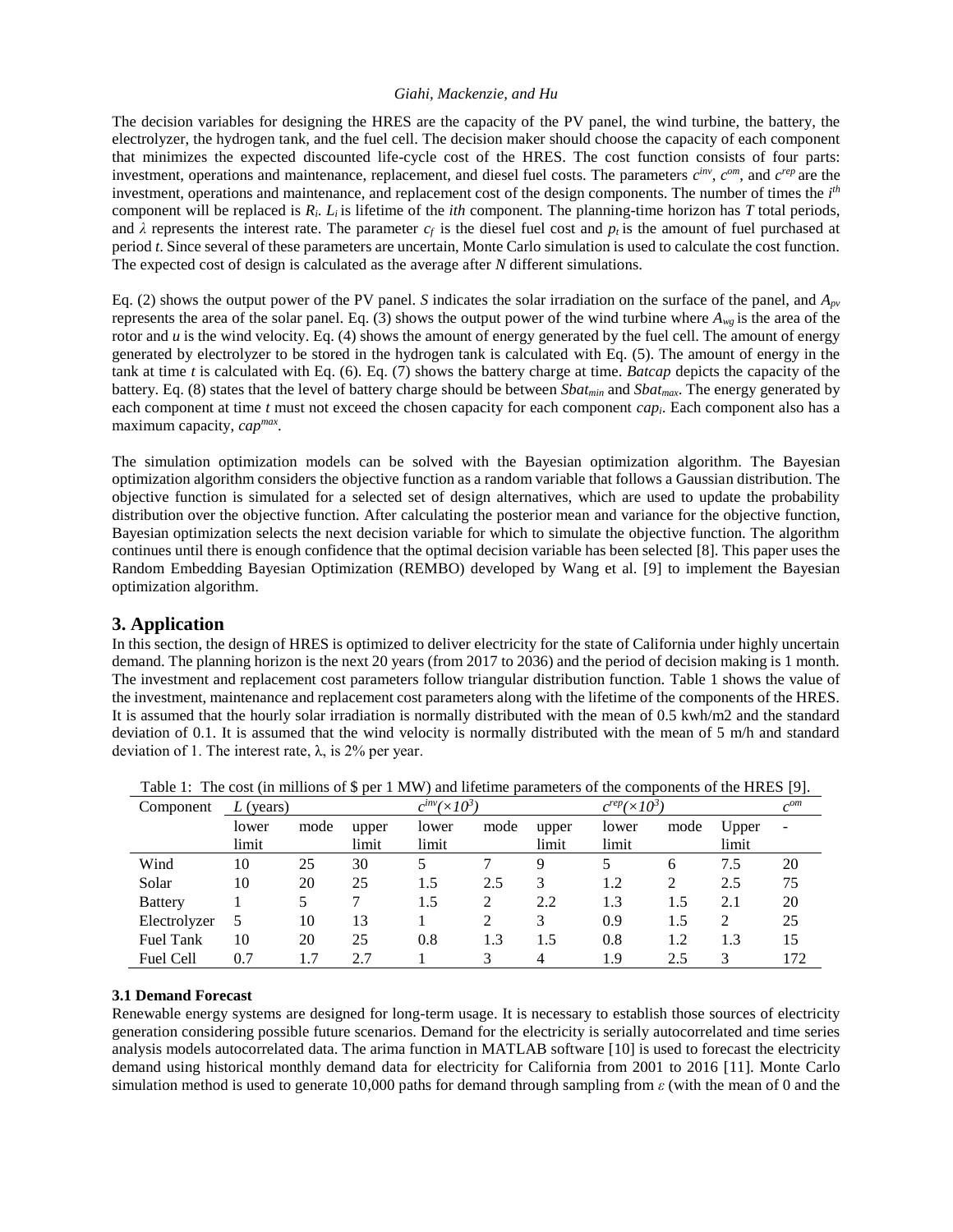variance of 20*,*000) and applying it into the *arima* model. Figure 2 shows the generated scenarios for the demand for electricity for the next 20 years of simulation.



Figure 2: Simulation of electricity demand for California, 2017-2036.

#### **3.2 Design without flexibility**

The simulation optimization model (Eqs. (1-10)) has been solved considering 10,000 demand future scenarios of the next 240 months (i.e., 2017-2036), those generated with the arima model. The Bayesian optimization algorithm finds the design variables (i.e., capacity of the components of the HRES) that minimizes the expected discounted cost. In the design without flexibility, the system is designed once at the beginning of the system operation (i.e., 2017) and the design will not be modified in the future.

Table 2 shows the optimal result for design without flexibility. The results show that 78% of the demand during the 10,000 simulations from 2017-2036 are fulfilled with the solar panels and wind turbines. Since the amount of energy generated by these two sources exceed the demand for many time periods, the surplus amount of energy will be conserved in the battery and hydrogen tank for future use. The results show that the battery and fuel cell satisfy 17% and 4% of the demand, respectively. The HRES requires diesel to meet approximately 1% of the demand. This optimal design has an expected discounted cost of \$40.66 trillion, with \$9.56 trillion investment cost, \$21.66 trillion operation and maintenance cost, and \$9.4 trillion replacement cost.

| opening coorgir or the rired for coorgir written fromome, |                                     |                |  |  |  |  |
|-----------------------------------------------------------|-------------------------------------|----------------|--|--|--|--|
| Plant                                                     | <b>Optimal Capacity (Giga watt)</b> | Percentage (%) |  |  |  |  |
| Solar panel                                               | 392                                 | 78             |  |  |  |  |
| Wind turbine                                              | 146                                 |                |  |  |  |  |
| <b>Battery</b>                                            | 89                                  | 17             |  |  |  |  |
| Electrolyzer                                              | 1041                                |                |  |  |  |  |
| Hydrogen tank                                             | 3221                                |                |  |  |  |  |
| Fuel cell                                                 | 138                                 |                |  |  |  |  |

Table 2: The optimal design of the HRES for design without flexibility.

Figure 3 shows a random simulation out of 10,000 demand simulations to illustrate how demand is fulfilled with different sources of energy in a random simulation. In this simulation the capacity of solar panel and wind turbine cannot fulfill the raising demand after 2020 so the battery and fuel cell will be utilized to supply the electricity to the demand.



Figure 3: Demand fulfillment for a random demand scenario.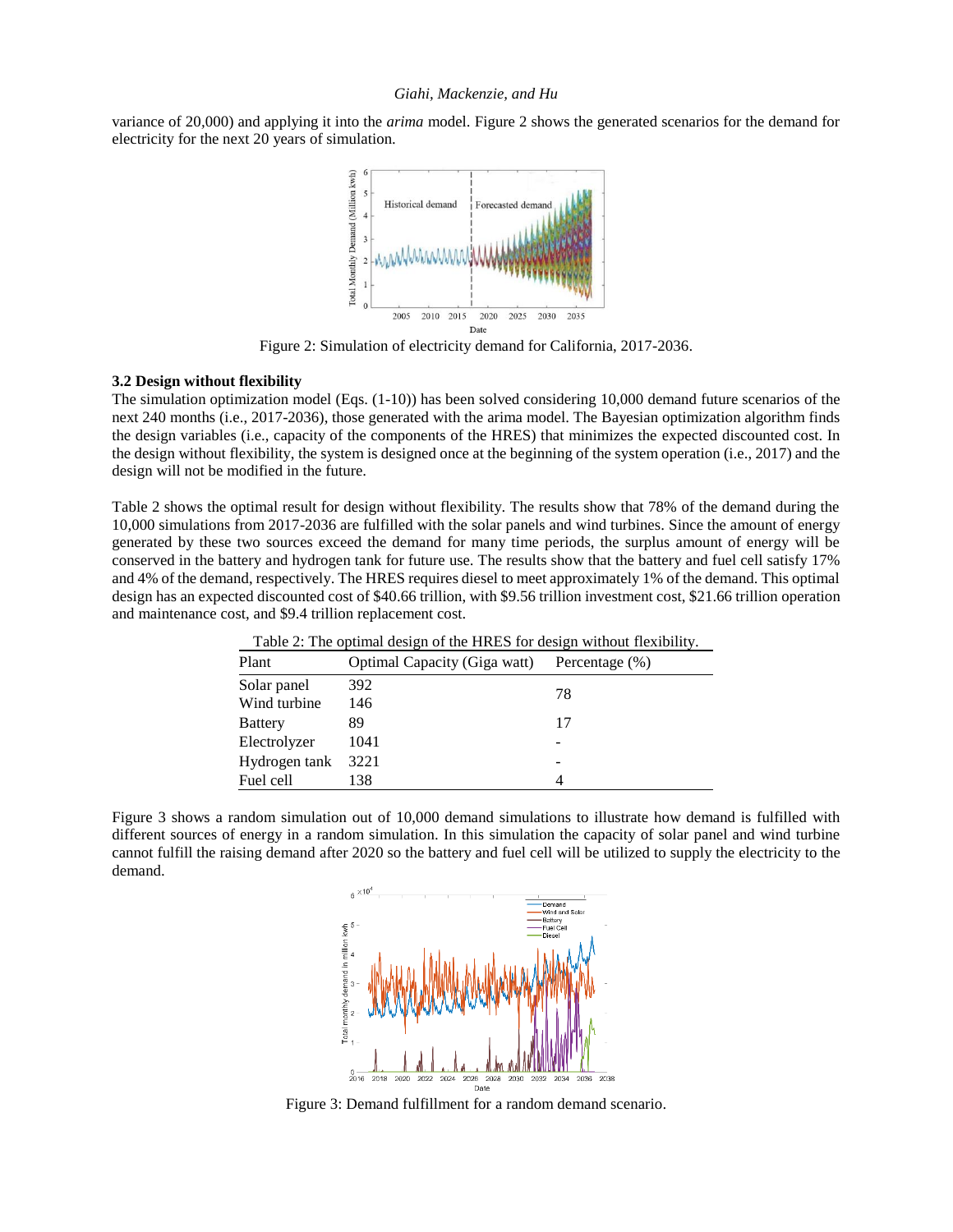#### **3.3 Design with flexibility**

A flexible design may differ from the optimal design because an optimal design will be optimal for a probabilityweighted combination of scenarios and the flexible design will allow for different designs, each of which depends on the realization of an individual scenario. In the design without flexibility, the decision maker designs the HRES based on all the future demand and cost simulations from the current time to the end of planning horizon. However, in the design with flexibility, the designers have the option to modify the design and decide whether to expand the capacities of the HRES, if it is needed to generate more electricity to meet increasing future demand. The design with flexibility strategy requires a smaller initial investment than the design without flexibility. This strategy defers additional costs to the future and takes advantage of the time value of money [12].

The proposed method for flexible design starts by optimizing the model (i.e., Eqs.  $(1-10)$ ) during the first  $T_I$  periods by considering all the N future scenarios in the time 0 to  $T_1$ . The optimal initial design will be used as an input in the design modifications stage. At time  $T<sub>I</sub>$ , the decision for the capacity expansion will be made. The future scenarios from the design modification period to the end of planning (i.e., periods *T<sup>1</sup>* to *T*) is divided into *K<sup>2</sup>* different categories. Given the initial optimal design, the additional capacity should be found by minimizing the expected cost for each of the  $K_2$  categories from  $T_1$  to  $T$ . The total expected cost of the flexible design *ECF* has two cost items: (1) the initial expected cost and (2) the average capacity expansion costs of stage 2, discounted by the interest rate *λ*. ECF takes the following form:

allowing form:

\n
$$
ECF = E[cost^{1}] + \frac{1}{K_{2}} \frac{1}{(1+\lambda)^{T_{1}}} \sum_{k_{2}=1}^{K_{2}} E[cost^{2}] | cap^{1}
$$
\n(11)

In the above equation, it is assumed that demand can be in any of regions at any stage with equal probability.

In this study, one additional stage for the design modification is considered. In the stage 1, the initial design and expected discounted cost considering the uncertain demand profiles for 2017-2026 are calculated using Eqs. (1-10). The results of this first stage decision making show that the initial optimal design of the components of the HRES have less capacity than the optimal solution in the design without flexibility model (see Table 3). The initial optimal design from 2017-2026 serves as an input to decision making in stage 2, which covers 2027-2036. Given the initial optimal design, the Bayesian optimization determines whether or not additional capacity for the HRES should be constructed if demand is low, if demand is medium, and if demand is high  $(K_2=3)$ . Stage 2 contains three different sets of design variables and three different expected discounted costs, one for each demand profile. The average expansion costs are calculated as the expected cost of additional capacity at stage 2. The total expected cost of flexible design is calculated using Eq. (11). Table 3 shows the optimal design for the HRES with flexibility assuming the design could be modified in 2027.

|                             |                | Stage 2                      |      |            |  |
|-----------------------------|----------------|------------------------------|------|------------|--|
| Component                   | Initial design | Medium Demand<br>High demand |      | Low Demand |  |
| Solar panel                 | 263            | 0                            |      |            |  |
| Wind turbine                | 31             | 128                          | 98   |            |  |
| <b>Battery</b>              |                | 54                           | 39   |            |  |
| Electrolyzer                | 230            | 0                            |      |            |  |
| Hydrogen tank               | 616            | 0                            |      |            |  |
| Fuel cell                   | 68             | 0                            |      |            |  |
| Expected Cost (\$ trillion) | 20.55          | 12.22                        | 7.63 | 7.08       |  |

Table 3: The optimal design of the HRES with flexibility.

The initial expected cost in stage 1 is \$20.55 trillion. Expanding the initial design to include more capacity for wind and battery in stage 2 in the medium and high demand scenarios increases the expected cost, but the expected cost of this expansion is less than if the cost was spent immediately. The design with flexibility enables the system to defer the additional cost of investment and replacement to the future and takes advantage of the time value of money. It also avoids the operation and maintenance cost for full deployment during the first 10 years of operation. The total cost of design with flexibility is \$27.22 trillion. The value of flexibility is measured by subtracting the expected discounted cost of designing with flexibility from the expected discounted cost of designing without flexibility. The value of flexibility is  $$40.66 - $27.22 = $13.44$  trillion, which represents a 33% percent reduction in the cost.